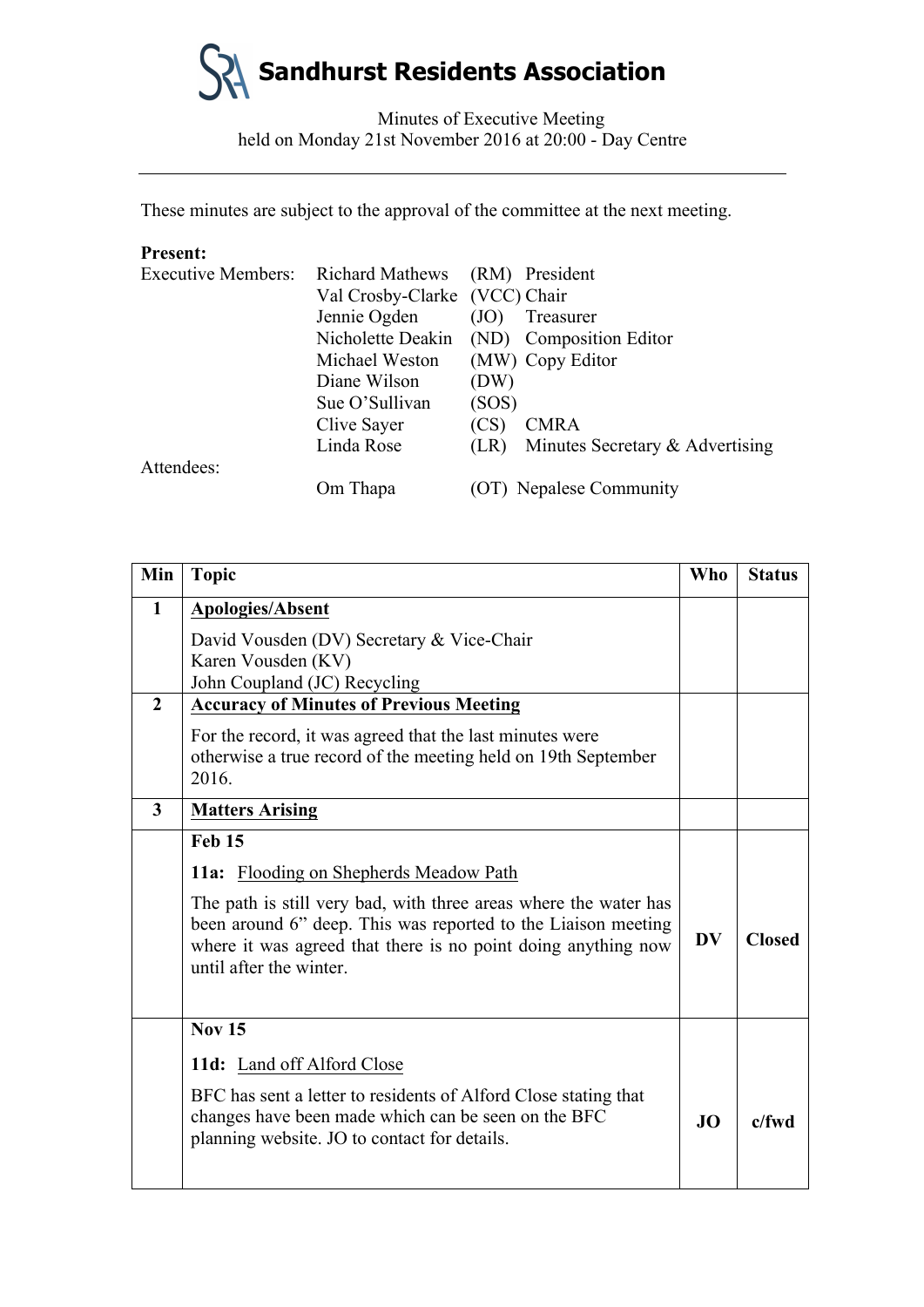| Min | <b>Topic</b>                                                                                                                                                                                                                                                                                                                                                                                                                                                                                                             | <b>Who</b> | <b>Status</b> |
|-----|--------------------------------------------------------------------------------------------------------------------------------------------------------------------------------------------------------------------------------------------------------------------------------------------------------------------------------------------------------------------------------------------------------------------------------------------------------------------------------------------------------------------------|------------|---------------|
|     | Apr 16                                                                                                                                                                                                                                                                                                                                                                                                                                                                                                                   |            |               |
|     | 11b: Magazine article                                                                                                                                                                                                                                                                                                                                                                                                                                                                                                    |            |               |
|     | An article in the magazine to be written to detail restrictions on<br>times when noise with building works are not allowed, once the<br>rules can be established. The council will be contacted to<br>establish what the rules are, and what procedures are in place to<br>report any problems.                                                                                                                                                                                                                          | RM         | <b>Closed</b> |
|     | The issue will also be raised at the Liaison Meeting.                                                                                                                                                                                                                                                                                                                                                                                                                                                                    | <b>VCC</b> | <b>Closed</b> |
|     | May 16                                                                                                                                                                                                                                                                                                                                                                                                                                                                                                                   |            |               |
|     | Website<br>7a:                                                                                                                                                                                                                                                                                                                                                                                                                                                                                                           |            |               |
|     | More work has been done on the website which is much<br>improved as a consequence.                                                                                                                                                                                                                                                                                                                                                                                                                                       | <b>DW</b>  | <b>Closed</b> |
|     | <b>August 16</b>                                                                                                                                                                                                                                                                                                                                                                                                                                                                                                         |            |               |
|     | 11a: LED street lights                                                                                                                                                                                                                                                                                                                                                                                                                                                                                                   |            |               |
|     | A resident has expressed concern about reports that some LED<br>street lighting emits too much blue light. This can inhibit the<br>release of melatonin, which is needed for inducing sleep. BFC<br>have reduced the brightness of the lights.                                                                                                                                                                                                                                                                           | <b>DV</b>  | <b>Closed</b> |
|     | 11b: Distributors Party                                                                                                                                                                                                                                                                                                                                                                                                                                                                                                  |            |               |
|     | The distributors party was well attended and very enjoyable.                                                                                                                                                                                                                                                                                                                                                                                                                                                             |            | <b>Closed</b> |
|     | 11e: Delivery Trucks                                                                                                                                                                                                                                                                                                                                                                                                                                                                                                     |            |               |
|     | No other residents have reported problems with the trucks from<br>general enquiries or from the 'We Love Sandhurst' Facebook<br>page.                                                                                                                                                                                                                                                                                                                                                                                    | <b>VCC</b> | <b>Closed</b> |
|     | 11h: Local Plan                                                                                                                                                                                                                                                                                                                                                                                                                                                                                                          |            |               |
|     | MW received an email reminding him that he had not registered<br>any comments on the Comprehensive Local Plan Issues and<br>Options Event. The e-mail was sent on 18 <sup>th</sup> July for an event<br>that was held from $13th$ June to $25th$ July. No other committee<br>members had heard of it. The question of the committee's<br>involvement will be raised at the Liaison meeting. VCC has<br>now sent the document to the committee. AS many members as<br>possible are to read and send comments back to VCC. | <b>ALL</b> | $c$ /fwd      |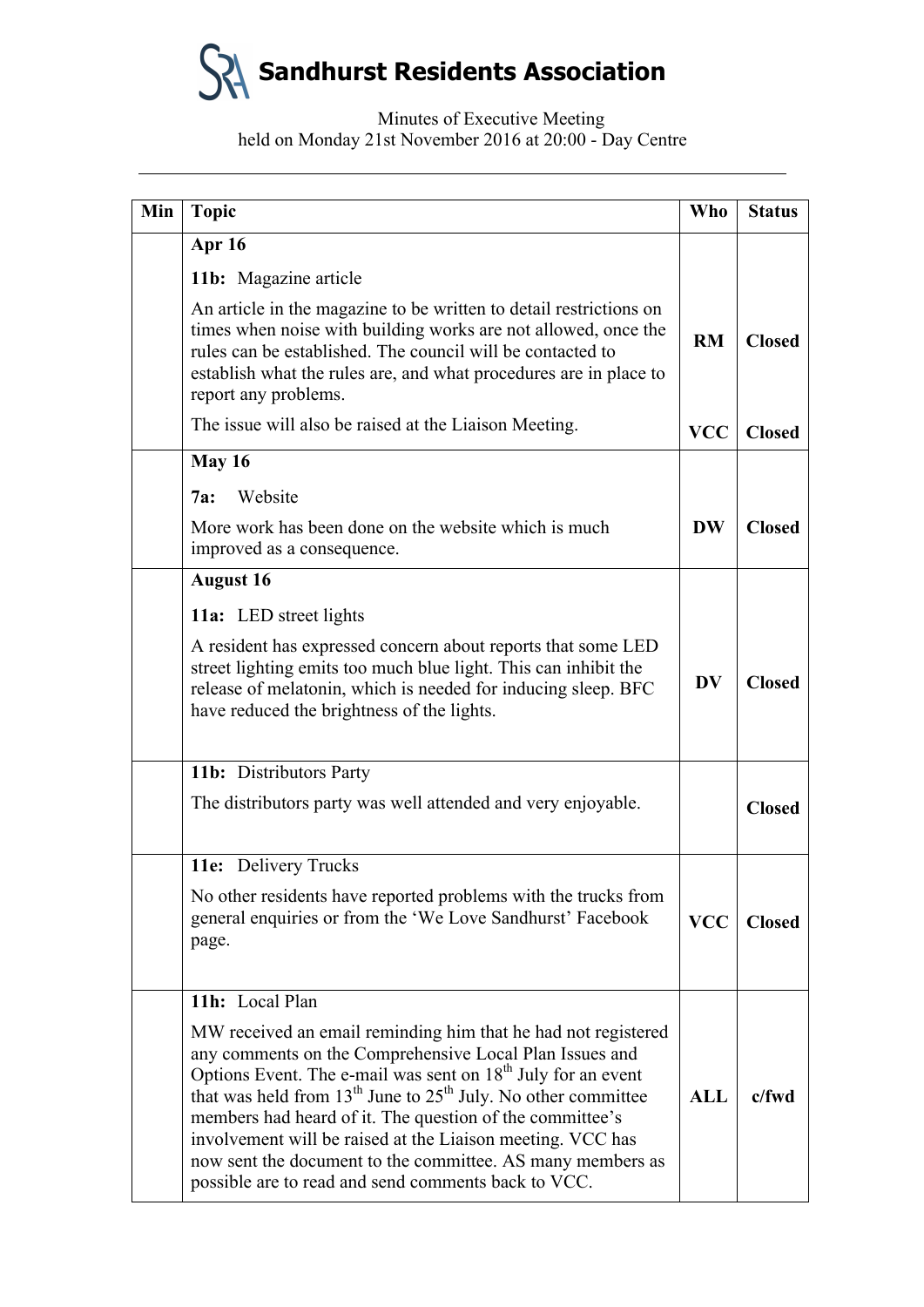| Min | <b>Topic</b>                                                                                                                                                                                                                                                                                                               | <b>Who</b> | <b>Status</b> |
|-----|----------------------------------------------------------------------------------------------------------------------------------------------------------------------------------------------------------------------------------------------------------------------------------------------------------------------------|------------|---------------|
|     | Trees in Constable Way<br>11 <i>i</i> :                                                                                                                                                                                                                                                                                    |            |               |
|     | The trees providing a sound barrier between the gardens of<br>Constable Way and Laundry Way are growing out of control.<br>On enquiry, the Council says that these trees do not belong to<br>the Council, and residents are at liberty to reduce the trees as<br>required but they must dispose of the cutting themselves. | <b>DV</b>  | <b>Closed</b> |
|     | 11j: Library                                                                                                                                                                                                                                                                                                               |            |               |
|     | There have been meetings held with staff and with a selection of<br>volunteers to gather information. There is also another meeting<br>to be held at the Community Hall on Thursday 1 <sup>st</sup> December at<br>7:30.                                                                                                   | <b>LR</b>  | $c$ /fwd      |
|     | September 15                                                                                                                                                                                                                                                                                                               |            |               |
|     | The corporate membership of the BVCT will be renewed.<br><b>4a:</b><br>The cost is $£100$ .                                                                                                                                                                                                                                | <b>JO</b>  | <b>Closed</b> |
|     | Sandhurst Town Senior Football Club<br><b>5a:</b>                                                                                                                                                                                                                                                                          |            |               |
|     | The security lighting on the club building has been damaged by<br>vandals, and will require $£1,300$ to replace. This cost is not<br>covered by the club's insurance.                                                                                                                                                      |            | <b>Closed</b> |
|     | Also, the underground drainage pump, which is used to stop the<br>pitch from becoming boggy, has burned out.                                                                                                                                                                                                               | <b>JO</b>  |               |
|     | The club are currently fund raising. They will be offered £500<br>for each project, in exchange for a magazine article.                                                                                                                                                                                                    |            |               |
|     | Proposed: RM; Carried unanimously.                                                                                                                                                                                                                                                                                         |            |               |
|     | The club will write an article for the magazine.                                                                                                                                                                                                                                                                           |            |               |
|     | Tug of War Team<br>$5b$ :                                                                                                                                                                                                                                                                                                  |            |               |
|     | Vandals have destroyed the poly-tunnel, which is used by the<br>tug-of-war team for practise in bad weather. Without it, the<br>team are unable to practise and so cannot compete. The plan is<br>to replace the tunnel with 2 shipping containers placed back to<br>back at a cost of around £4,000.                      | <b>VCC</b> | <b>Closed</b> |
|     | They will be offered a donation of £1,000.                                                                                                                                                                                                                                                                                 |            |               |
|     | Proposed: RM; carried unanimously.                                                                                                                                                                                                                                                                                         |            |               |
|     | The team will supply an article for the magazine.                                                                                                                                                                                                                                                                          |            |               |
|     |                                                                                                                                                                                                                                                                                                                            |            |               |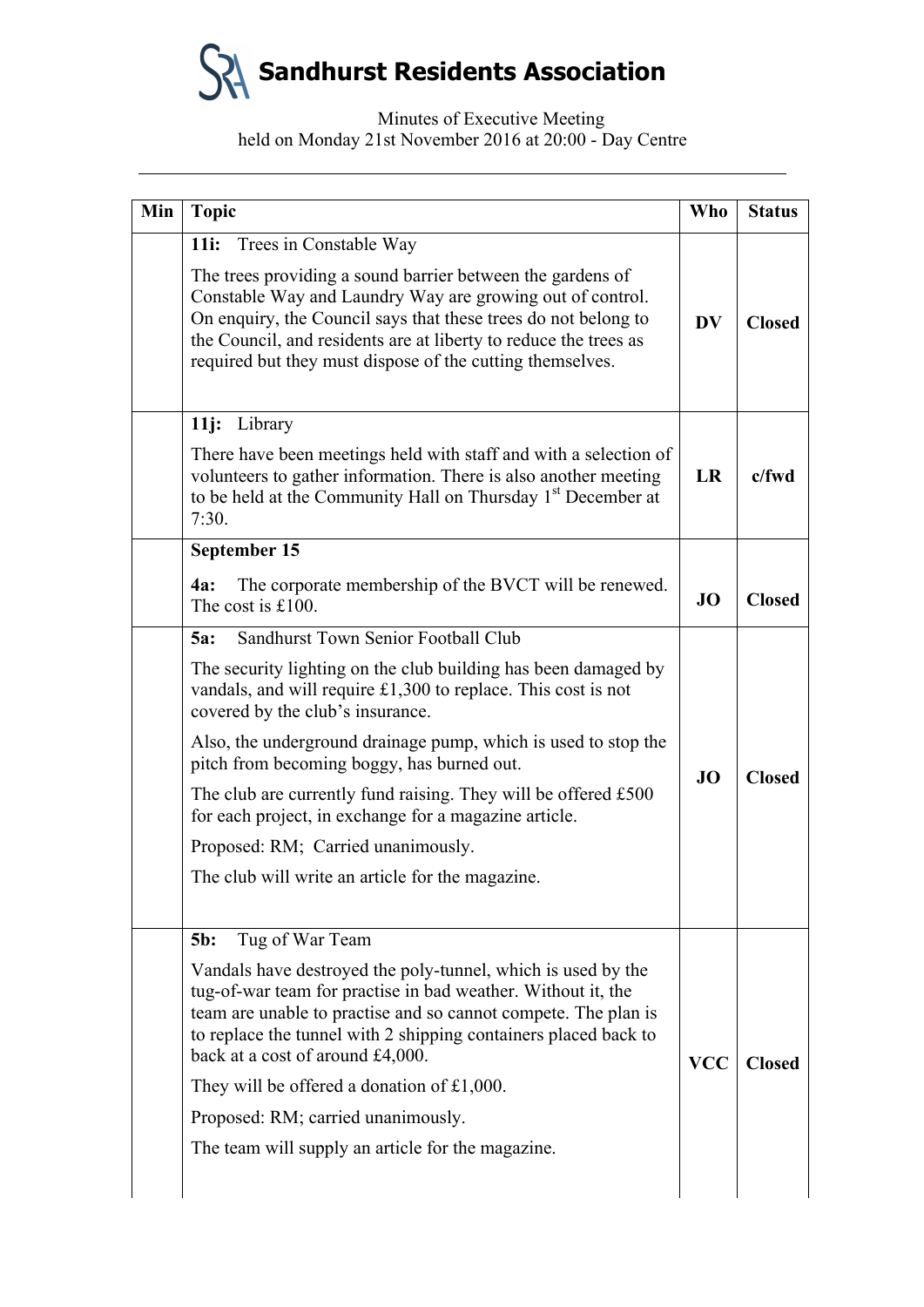| Min             | <b>Topic</b>                                                                                                                                                                                                                                                                                           | Who           | <b>Status</b> |
|-----------------|--------------------------------------------------------------------------------------------------------------------------------------------------------------------------------------------------------------------------------------------------------------------------------------------------------|---------------|---------------|
|                 | St. Michaels Spire and Stained Glass window fund<br>5c:                                                                                                                                                                                                                                                |               |               |
|                 | A request has been made for a donation to the fund raising to<br>restore the stained glass windows and for repairs to the spire.<br>The committee agreed on a donation of $£1,000$ .                                                                                                                   |               |               |
|                 | The response will apologise for the delay and to word the reply<br>as a donation from this year's funds, leaving the option open for<br>another request next year if funds are still required.                                                                                                         | <b>JO</b>     | <b>Closed</b> |
|                 | Proposed: RM; Seconded DW; carried unanimously.                                                                                                                                                                                                                                                        |               |               |
|                 | A letter of thanks has been received.                                                                                                                                                                                                                                                                  |               |               |
|                 | <b>11a:</b> Nepalese Community Education                                                                                                                                                                                                                                                               |               |               |
|                 | The Nepalese community are finding integration very difficult<br>now that the education funding has been cut. Enquiries as to<br>what other options for language tuition may be available will be<br>made to the library (LR), the RMA (CS) and to various<br>Bracknell groups (DW).                   |               |               |
|                 | Groups on Bracknell have been contacted, but no response<br>received yet.                                                                                                                                                                                                                              | <b>DW</b>     | $c$ /fwd      |
|                 | There used to be lessons held at the library with the library staff<br>teaching around subjects such as clothes, colours, numbers, etc.<br>Unfortunately, the attendees would not actively engage with the<br>lessons, and consequently, the library staff are not willing to<br>restart the exercise. | <b>LR</b>     | <b>Closed</b> |
| 11 <sub>b</sub> | The Owlsmoor Community Hall is available at a cost of £5 per<br>hour. John Williams has volunteered to teach but will need an<br>interpreter. Enquiries to be made at the RMA                                                                                                                          | $\mathbf{CS}$ |               |
| 4               | <b>Treasurer's Report</b>                                                                                                                                                                                                                                                                              |               |               |
|                 | Figures are to the end of October                                                                                                                                                                                                                                                                      |               |               |
|                 | <b>Current Account</b><br>£3,544.38                                                                                                                                                                                                                                                                    |               |               |
|                 | <b>Reserve Account</b><br>£29,909.19                                                                                                                                                                                                                                                                   |               |               |
|                 | <b>Total</b><br>£33,453.57                                                                                                                                                                                                                                                                             |               |               |
| 5               | <b>Donations</b>                                                                                                                                                                                                                                                                                       |               |               |
|                 | Nothing to report                                                                                                                                                                                                                                                                                      |               |               |
|                 | <b>Magazine</b>                                                                                                                                                                                                                                                                                        |               |               |
| 6               |                                                                                                                                                                                                                                                                                                        |               |               |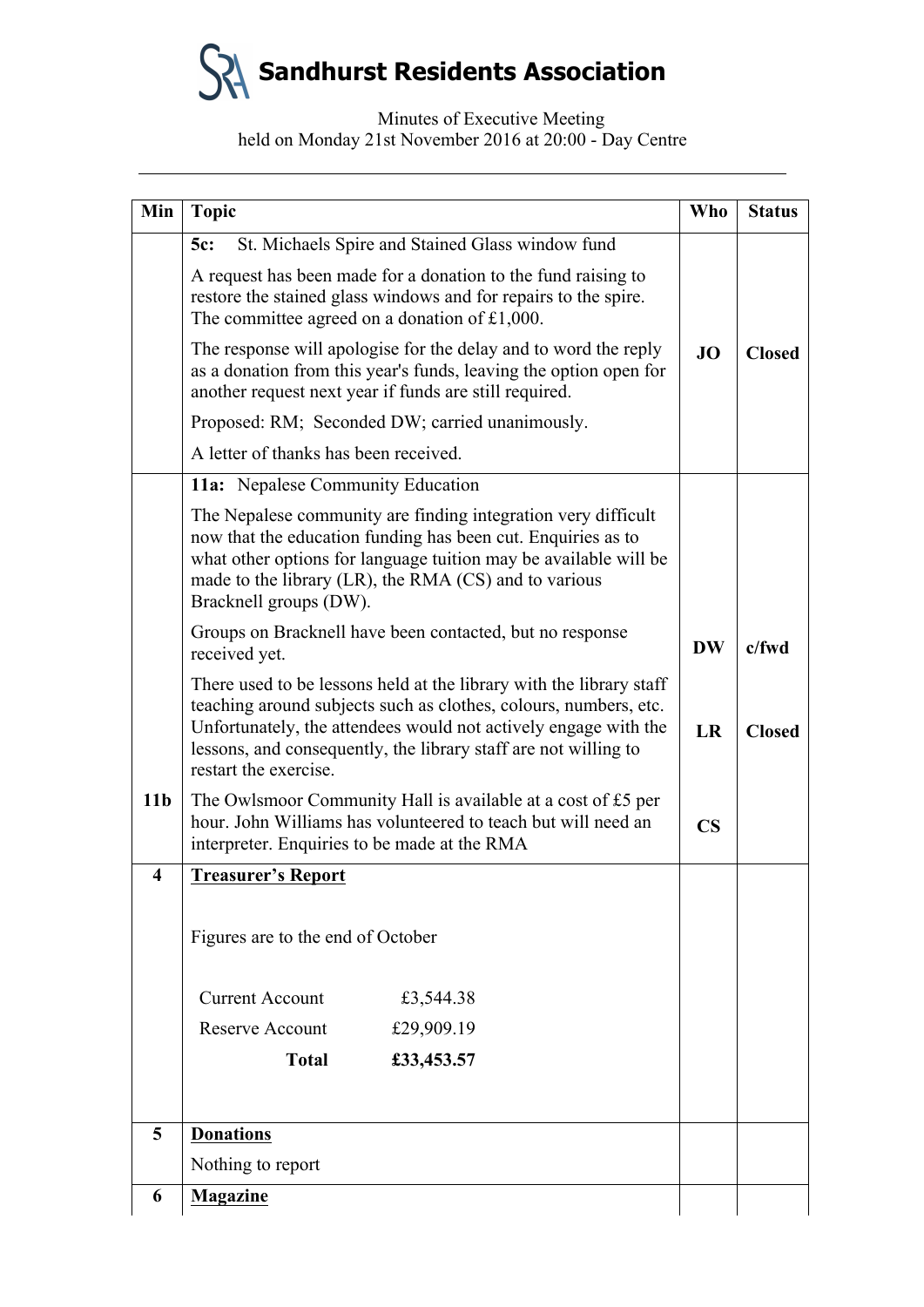| Min            | <b>Topic</b>                                                                                                                                                                                                                                                                                                                                                                                                              | <b>Who</b> | <b>Status</b> |
|----------------|---------------------------------------------------------------------------------------------------------------------------------------------------------------------------------------------------------------------------------------------------------------------------------------------------------------------------------------------------------------------------------------------------------------------------|------------|---------------|
|                | The magazine is at the printers.                                                                                                                                                                                                                                                                                                                                                                                          |            |               |
| $\overline{7}$ | Website                                                                                                                                                                                                                                                                                                                                                                                                                   |            |               |
|                | Nothing to report.                                                                                                                                                                                                                                                                                                                                                                                                        |            |               |
| 8              | <b>Recycling</b>                                                                                                                                                                                                                                                                                                                                                                                                          |            |               |
|                | Nothing to report.                                                                                                                                                                                                                                                                                                                                                                                                        |            |               |
| 9              | Projects                                                                                                                                                                                                                                                                                                                                                                                                                  |            |               |
|                | Nothing to report                                                                                                                                                                                                                                                                                                                                                                                                         |            |               |
| 10             | <b>Planning</b>                                                                                                                                                                                                                                                                                                                                                                                                           |            |               |
|                | Nothing to report.                                                                                                                                                                                                                                                                                                                                                                                                        |            |               |
| 11             | AOB:                                                                                                                                                                                                                                                                                                                                                                                                                      |            |               |
| 11a            | <b>Rackstraws Farm Sign</b>                                                                                                                                                                                                                                                                                                                                                                                               |            |               |
|                | The management of the Beefeater at Rackstraws Farm has been<br>contacted with regard to the name of the farm being taken down<br>and replaced by a Beefeater logo of a cow. It has been pointed<br>out that Rackstraws is an historic site in Sandhurst and is part of<br>the town's history. Although the removal was approved by the<br>Town Council, the SRA committee have requested that the<br>name be re-instated. | RM         |               |
|                | <b>Donkey Derby</b>                                                                                                                                                                                                                                                                                                                                                                                                       |            |               |
|                | The Catholic Church will no longer be running the annual<br>Donkey Derby, and have asked the SRA if we can take it over.<br>The committee felt that, from experience in the past of trying to<br>get volunteers to help with the annual parade, it would not be<br>possible to attract enough people to help. In addition, the<br>number of regulations that have to be followed nowadays would<br>make it impossible.    |            |               |
|                | The meeting closed at 9:30pm                                                                                                                                                                                                                                                                                                                                                                                              |            |               |